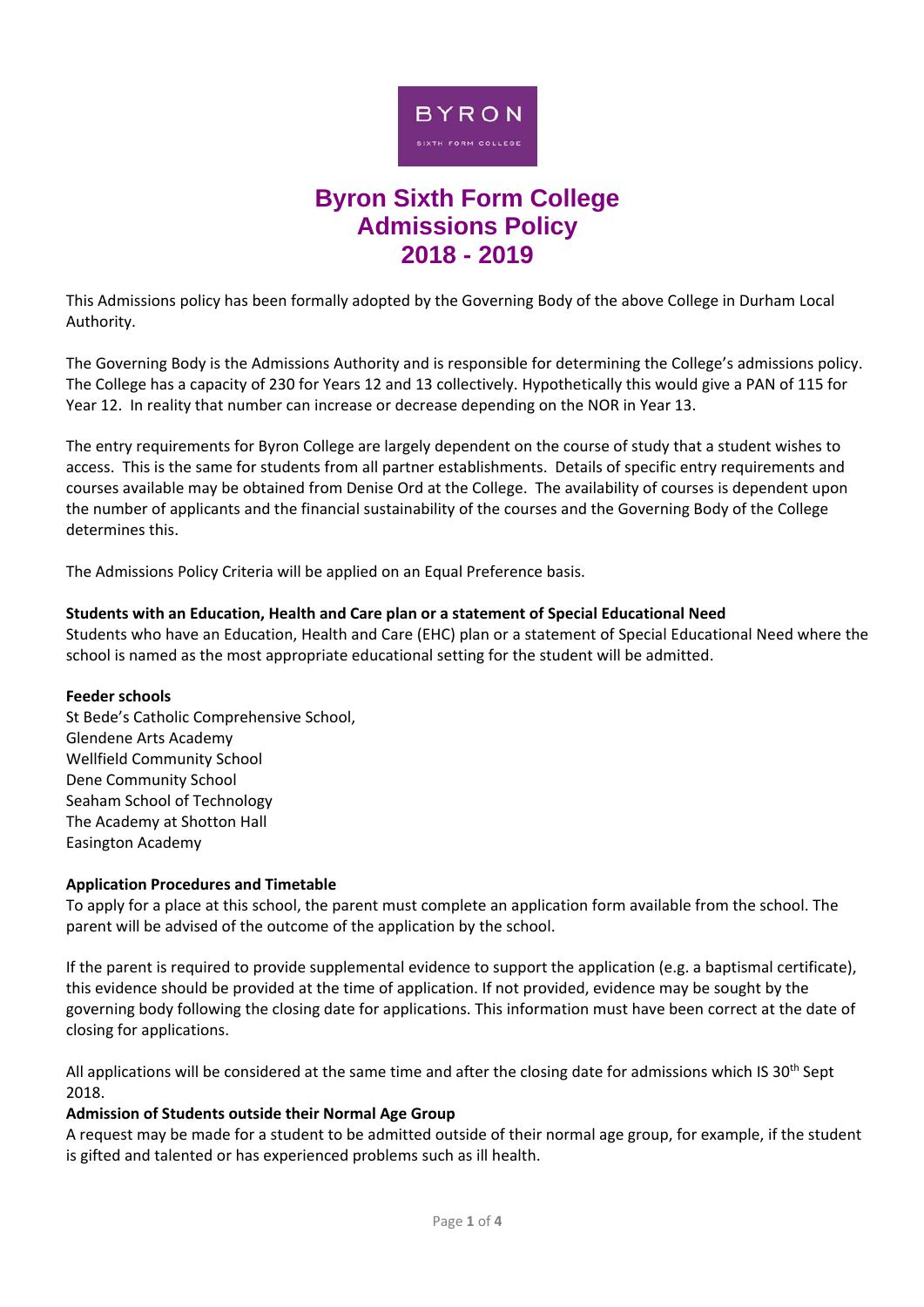Any such request should be made in writing to the headteacher of the school. The governing body will make its decision about the request based on the circumstances of each case and in the best interests of the student. In addition to taking into account the views of the headteacher who has statutory responsibility for the internal organisation, management and control of the school, the governing body will take into account the views of the parents and of appropriate medical and education professionals.

# **Waiting Lists**

In addition to their right of appeal, applicants will be offered the opportunity to be placed on a waiting list. This waiting list will be maintained in order of the oversubscription criteria set out below and not in the order in which applications are received or added to the list. Waiting lists for admission will operate throughout the school year. The waiting list will be held open until the last day of the summer term. Inclusion on the school's waiting list does not mean that a place will eventually become available.

# **In‐Year Applications**

An application can be made for a place for a student at any time outside the admission round and the student will be admitted where there are available places. Applications should be made to the school by Mrs J Jenkins .Byron Sixth Form College , West Way, Peterlee, SR8 1DE. Parents will be advised of the outcome of their application in writing.

Where there are places available but more applications than places, the published oversubscription criteria will be applied.

If there are no places available, a request can be made that the student is added to the waiting list (see above).

## **Right of Appeal**

Where a parent has been notified that a place is not available for a student, every effort will be made by the local authority to help the parent to find a place in a suitable alternative school. Parents who are refused a place have a statutory right of appeal. Further details of the appeals process are available by writing to the chair of governors at the school address.

## **Fair Access Protocol**

The school is committed to taking its fair share of students who are vulnerable and/or hard to place, as set out in locally agreed protocols. Accordingly, outside the normal admission round the governing body is empowered to give absolute priority to a student where admission is requested under any local protocol that has been agreed by both the diocese and the governing body for the current school year. The governing body has this power, even when admitting the student would mean exceeding the published admission number.

## **False Evidence**

The governing body reserves the right to withdraw the offer of a place where false evidence is received.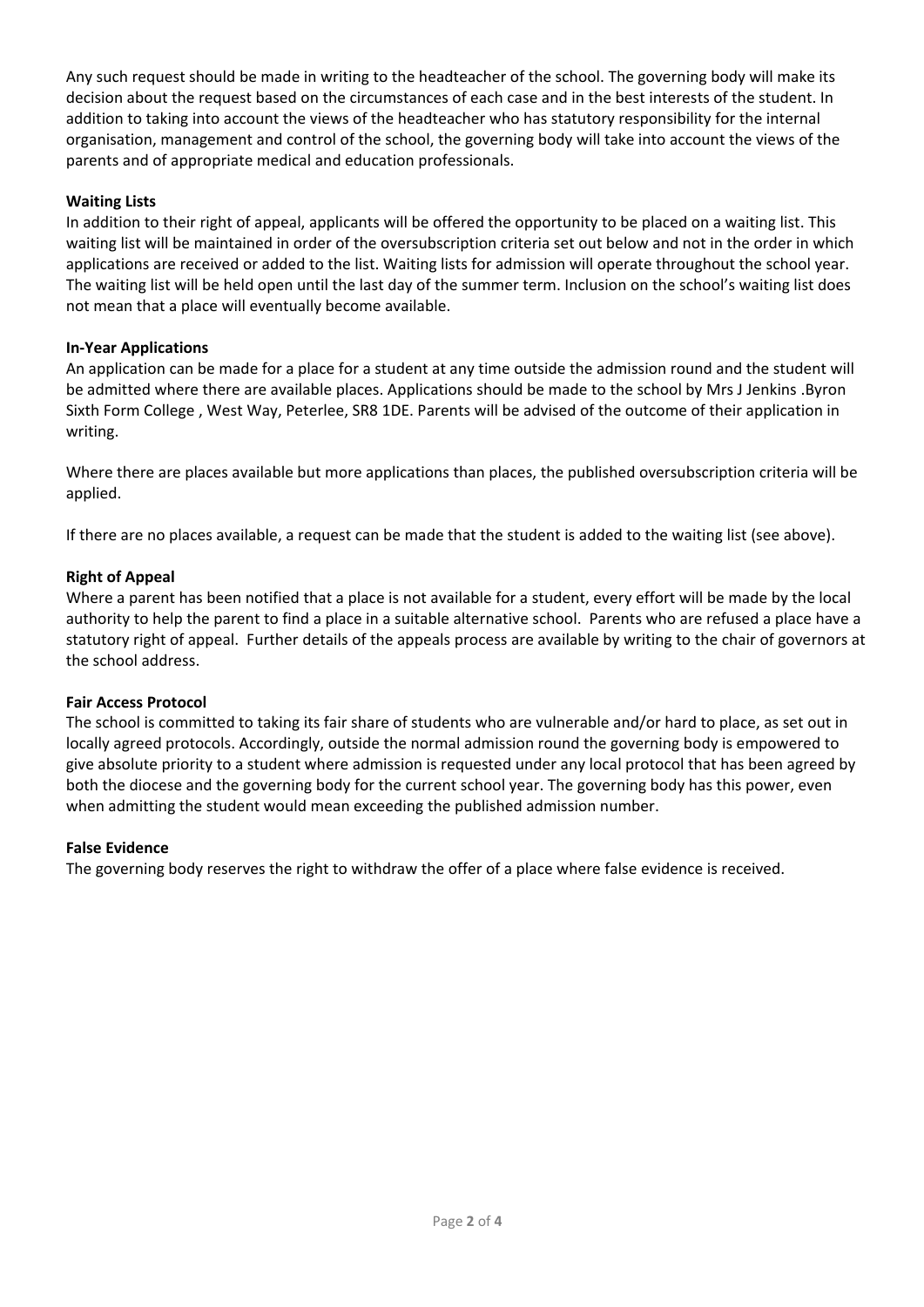## **OVERSUBSCRIPTION CRITERIA**

Where there are more applications for places than the number of places available, places will be offered to students who meet the entry requirements according to the following order of priority.

First priority in each category will be given to children who will have an older sibling attending the school in September 2018.

- 1. Looked after and previously looked after students (see notes 2&3)
- 2. Students who attend a feeder school (see note 4)
- 3. Any other students

## **Tie Breaker**

Where there are places available for some, but not all applicants within a particular criterion priority will be given to children living closest to the school determined by the shortest distance. In assessing home to school distance the LA uses a Geographic Information System (GIS) to identify and measure the shortest route utilising only the Ordnance Survey Integrated Transport Network (ITN) and Urban Paths Network (UPN) which are national recognised datasets. The LA will not include any other routes or any other method of measurement. Routes are measured from the centre point\* of the child's house, or in the case of a flat from the centre point\* of the building, to the nearest school site entrance. In all cases the GIS identifies the route to be measured by connecting in a straight line the centre point\* of the child's house to the closest point on the nearest route on the ITN/UPN.

\* In accordance with the co‐ordinates of the Basic Land and Property Unit on the National Land and Property Gazetteer.

In the event of distances being the same for two or more children where this would determine the last place to be allocated, random allocation will be carried out in a public place and supervised by a person independent of the school.